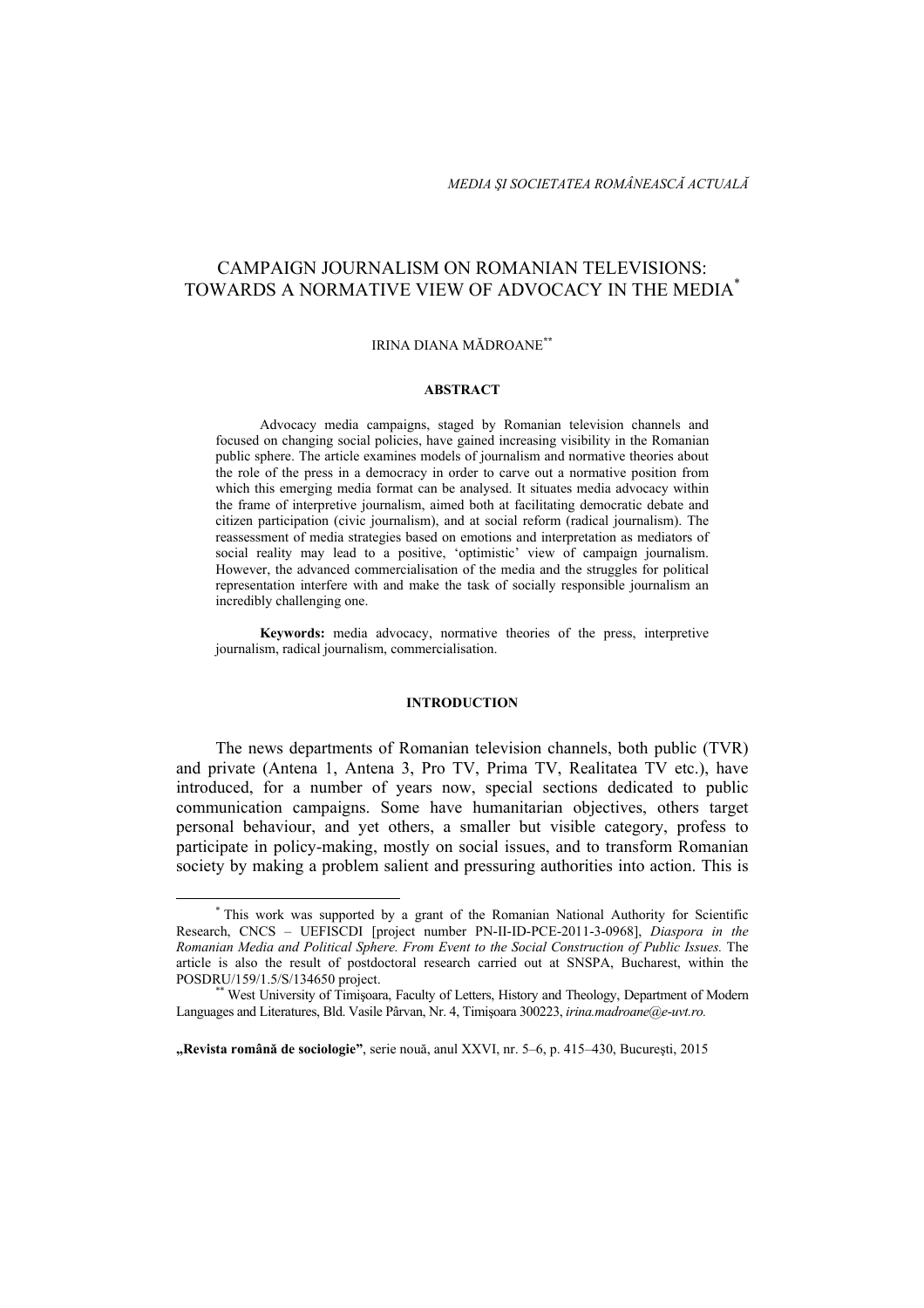done against the somewhat indifferent or even hostile backdrop of Romanian mainstream politics, or so runs the claim, and in the service of Romanian citizens, who are the publics of the host TV channels. Generally, the words that stand out in the presentation of campaigns are: care, social responsibility, justice, change, and journalistic merit. A champion of the campaigns that have allegedly changed the face of Romanian society is Pro TV, which boasts a special position in the landscape of televisions in Romania, confirmed by the awards it has received, the involvement of star journalists, and, in particular, the politically noteworthy campaign outcomes:

*Only one year after its official launch in 1995, Pro TV started the campaign "Give and Win". It was followed by "Cleaner Days", "Pro NATO", "We Care", and the more disconcerting "Say No to Animal Torture", and "Any Idea What Your Kid Is Doing Right Now?". All this has demonstrated that Pro TV is more than a television because it does not remain indifferent to the problems of Romanian society. Even more, the idea of social campaigns initiated by televisions has become a model taken up by other Romanian TV channels* [...]. *As a result of this campaign* ["*Say No to Animal Torture*"], *in 2008, a new bill was passed into animal protection legislation – Law 9/2008 – a new Animal Protection Law, which stipulates fines of up to 10 000 lei and prison sentences for those who torture animals* (Vasile, *VIP Superlatives* 2010, September 13; my translation).

The list of Pro TV accomplishments in the *VIP Superlatives* quoted above continues with an Emmy Award for the campaign "*Any Idea What Your Kid Is Doing Right Now*?" and with several other policy proposals, some of which have resulted in concrete measures. Following suit, Antena 1, through Observator, mentions among its latest achievements a legal framework for free breast reconstruction for women who suffer from cancer and have to undergo a mastectomy (Observator.ro, February 13, 2014), while TVR1, the public broadcaster, takes credit for contribution to changing the Romanian legislation for volunteers:

*The campaign staged by the TVR News Department in the autumn of 2013 supported the modification of the Law for volunteers, so that Romanians could benefit from the official recognition of the competences acquired during this experience. The jurist-deputies have said yes to the bill for the regulation of volunteering activities* (TVR News online, May 5, 2014; my translation).

The examples are numerous and demonstrate a constant preoccupation of the broadcast medium with advocacy for social causes that have policy implications. Communication scholars have noted the emergence of this media format in relation to civic journalism and, especially, the "new television"<sup>1</sup> with its recently

<sup>&</sup>lt;sup>1</sup> The concepts of "old" and "new" television, to mark a paradigm shift in television practices, were first introduced by Umberto Eco (cited in Beciu 2009: 109).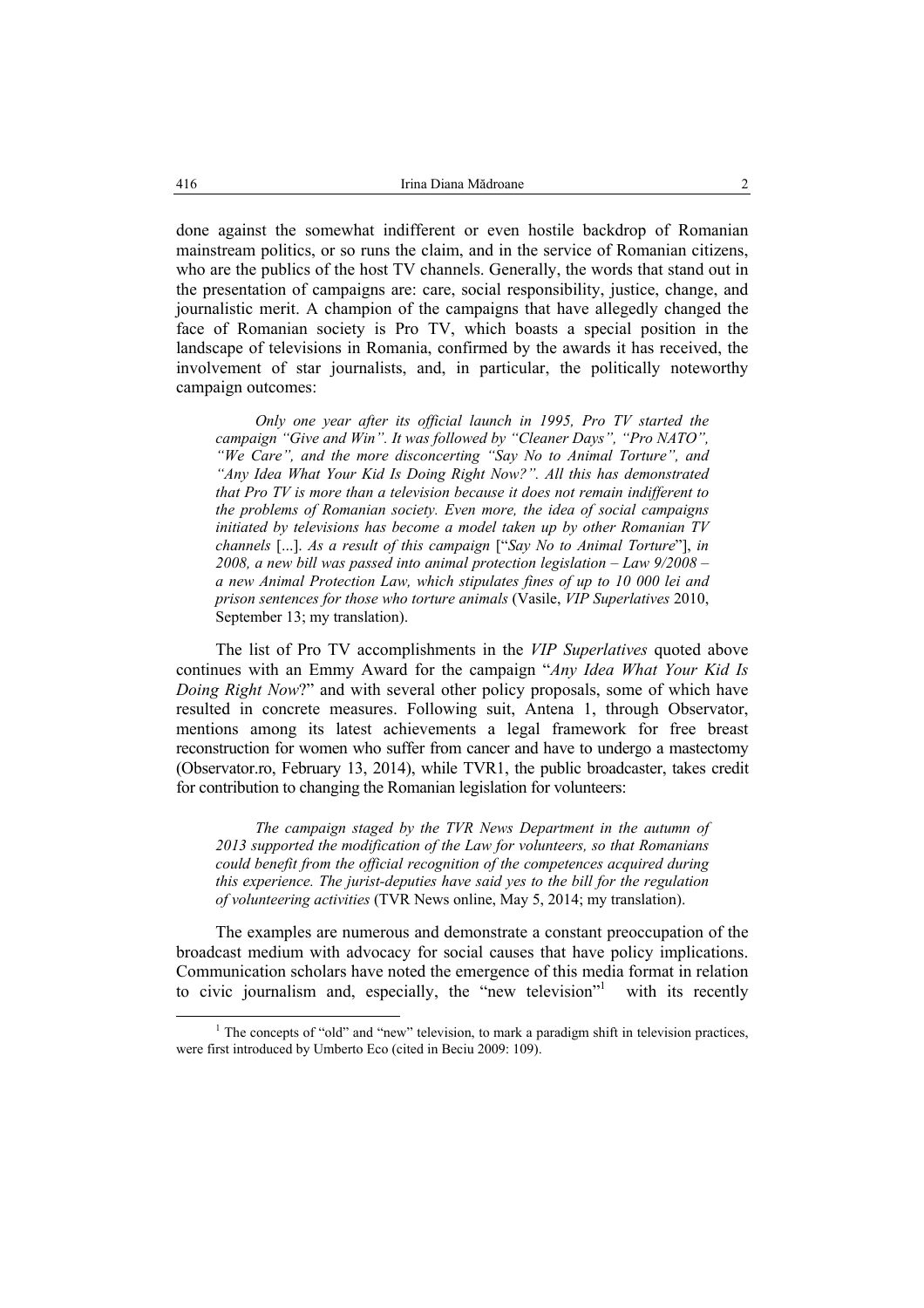developed modalities of engaging publics, shaped by a logic of the spectacle and of the market (Beciu 2009, 2011; Lazăr 2008). Yet, in terms of its orientation towards policy-making, campaign journalism and the discursive mechanisms that underlie advocacy in Romania have not been the focus of major studies to date. The main question I tackle in this article is:

*From what normative standpoints can the discursive modes of media engagement in press campaigns be assessed?* 

The angles this question opens up and the (always provisional) answers could serve as points of departure for the analysis and interpretation of television campaign journalism, my concern being specifically with Romanian television campaigns. I view the discourse of media advocacy as constituted by and constitutive of the institutional system and media organisations, in the broader context of media, politics and public culture in Romania (Beciu 2011; Richardson 2007; Fairclough 1995, 2003). The ways of raising an issue in such campaigns (often by means of denouncing some public authority and appeals to emotion), constructing a public problem, and mobilising support to change legislation make necessary an analytical framework attuned both to the different objectives of campaign journalism and to the novel circumstances in which the media function at present. In the context of this article, 'normative standpoints' refers to a conceptualisation of the role of the journalist from the perspective of normative theories about "good public communication" and "the media's contributions to the working of democracy" (Christians et al. 2009: p. 18–19). They are normally correlated with the media system and the political system in a country, but the media and political systems are not the main focus here (Hallin  $&$  Mancini 2004). It is an approach that also permits a discussion of deliberation in the public sphere, due to its emphasis on media participation in informing and engaging the citizenry in decision-making on the best course of political action. 'Novel circumstances' refers to the transformations the media have gone through in late modernity, amply discussed in the specialised literature. Primarily, they are to do with the accentuated market orientation of journalism, under the impact of neoliberal policies, the rise of public relations, and the impetus of communications technology.

The aim of the article is to stress out the need to examine media advocacy as a form of interpretive, partisan journalism (not necessarily ideologically partisan, but engaged on behalf of a cause), which, inasmuch as it is carried out in the mainstream media, is also subject to the dominant logic of the market (consumerism, competition). The main stake would be to pave the way for an analytical framework that goes beyond the principles and distinctions specific to the liberal model of the journalistic profession, takes into account the advanced marketisation of media form and content, but does not embrace, from the outset, a "pessimistic"<sup>2</sup> view of the quality of journalism in a democracy. I begin by briefly

<sup>&</sup>lt;sup>2</sup> I take the labels of "pessimistic" and "optimistic" from Brian McNair (2000).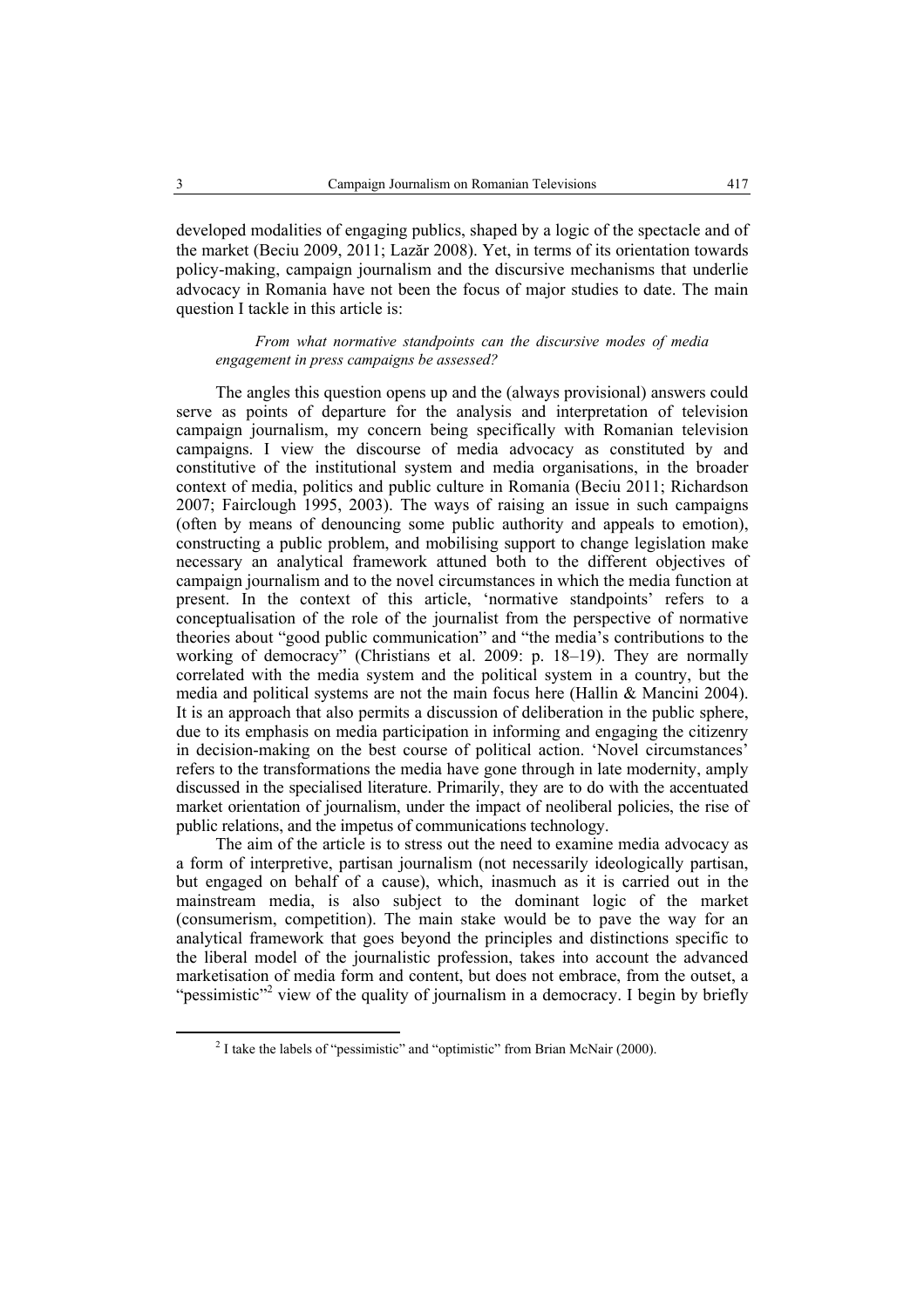introducing media advocacy as a strategic communication practice and campaign journalism as a specific development. I then refer to the roles of the journalist/media organisation, starting from the concept of social responsibility that Romanian televisions highlight in their self-presentations, and go on to propose a view of media communication strategies (the intensification of emotional coverage, adversarial discourse, interpretation and comment), which, if not downright optimistic, makes nuanced claims and dwells upon the analytical challenges inherent in press advocacy campaigns.

## **FROM MEDIA ADVOCACY TO THE MEDIA AS POLICY ADVOCATES**

As hinted at in the Introduction, media advocacy is a type of public communication campaign geared at achieving some form of social change, in particular through the introduction and implementation of public policies. Advocacy campaigns are usually contrasted with the wider category of information and awareness-raising campaigns, designed to trigger change in behaviour on issues ranging from health to crime prevention, littering, drug consumption and various risks (Rice & Atkin 2001). The latter seem to be staged more often in the public sphere and to make more frequently the object of academic research, while the former remain fairly under-researched, in spite of the insights they offer into the construction of public problems, legitimacy, power relations or systemic transformation. If forms of advocacy in the Anglo-Saxon media go back to the seventeenth century, its more recent origins are traced by researchers to the late  $1980s<sup>3</sup>$  (Wallack & Dorfman 2001: p. 389). Media advocacy derives its principal characteristics, firstly, from an orientation of the campaign message towards "social change, institutional accountability, or collective action" (Wallack & Dorfman 2001: p. 390). In this sense, the scope of the action surpasses concerns with personal behaviour, through objectives such as facilitating the publics' engagement and mobilisation, identifying the systemic causes of a problem (see also Cox 2006), or bringing to attention questions of social justice. Secondly, it is shaped by strategic, concrete objectives. "An advocacy campaign", states Robert Cox, who looks at environmental campaigns, "can be defined broadly as *a strategic course of action* involving communication undertaken for *a specific purpose*" (2006: p. 244, my emphases). Producing change, in many cases with far-reaching effects in society, and effective either immediately or in the foreseeable future, is the chief goal of advocacy campaigns. It influences their planning, layout and evolution.

Media advocacy is, however, only one stage in what Wallack and Dorfman call "a broader strategy" (p. 395). This involves a careful consideration of the campaign issue in order to formulate alternate courses of action in policy-making, the identification of decision-makers who could bring about the desired outcome and of people or groups who could exert pressure on the authorities, and, finally,

<sup>&</sup>lt;sup>3</sup> Wallack and Dorfman (2001) analyse health advocacy campaigns, one of the main areas currently associated with the practice. According to other authors (Ward 2011), advocacy journalism made a comeback in the 1960s.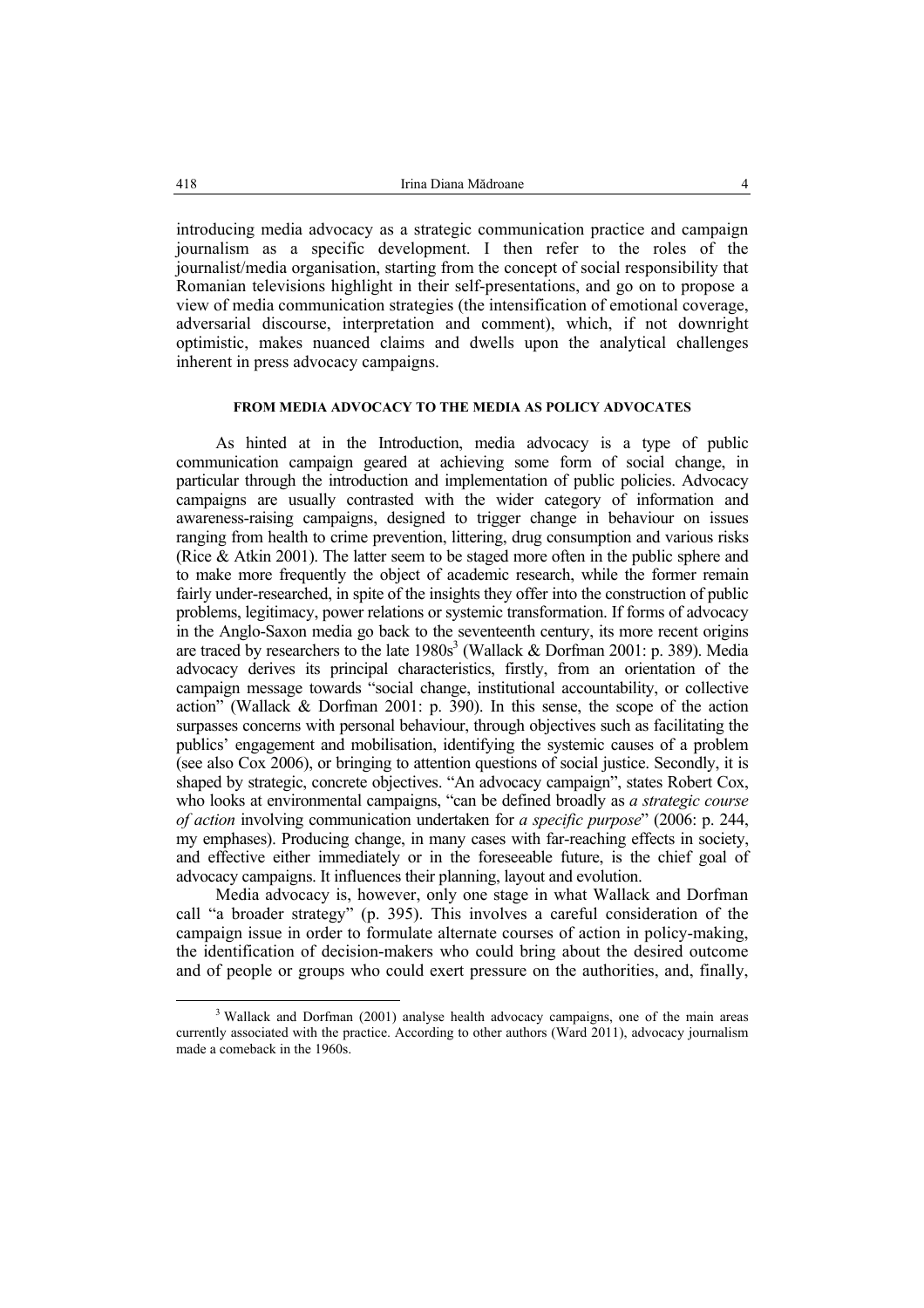the tailoring of the message to all these different audiences. Cox (2006: 252ff.) points to similar components in the design of an advocacy campaign, with the media and the public acting as "secondary audiences" and policy-makers as "primary audiences", even though the way to the latter is usually through the former. The media are needed to set the issue on the public agenda and to frame it, preferably, in the direction intended by the campaigners, demonstrating the advocates' entitlement to raise it and providing the whole enterprise with legitimacy in the eyes of the public (Wallack & Dorfman 2001; Paisley 2001). With this in mind, Cox (2006) underscores the tremendous role played by the press in holding representatives and decision bodies accountable to public opinion. As part of the process, campaigners have to become acquainted with media institutional values and practices, so as to supply them with whatever is necessary to make the campaign cause visible in the public sphere, but in a manner that, at the same time, serves the campaign's goals (Wallack & Dorfman 2001). One of the challenges is finding a balance between the usual media focus on individual victims and the policy advocates' interest in the analysis of systemic, general causes and in the fate of communities or society at large (Wallack & Dorfman 2001). Another is the campaigners' ability to express specific messages in ways that can reach the large and diverse audiences the media normally address (Cox 2006). Three audience strata, notes Cox (2006: 257), have to be integrated in the campaign strategy: supporters (or "the campaign's base"), opponents, and "persuadables", each group with distinct attitudes and expectations in terms of the information required, the values cherished and the level of engagement.

As can be seen from this brief presentation of the core features of media advocacy, the media, albeit crucial in mobilising public support and legitimising a set of policy goals, are first and foremost a target audience and a mediator for the campaigners' cause. The format I am concerned with, Romanian television advocacy campaigns, obscures these underlying relations and processes to some extent, since the televisions publicly assume a position of policy advocates or civic actors in their own right. The participation of activists, NGOs and other organisations can be glimpsed in the coverage, but the degree of their involvement is not always clear. The practice is by no means specific only to the Romanian media, but can be encountered, for example, in the local British press, one of the few areas that have attracted scholarly interest and analysis (Aldridge 2003; Birks 2010, 2011; Richardson 2007; Temple 2005). Placing campaign journalism under the umbrella of "editorialised news reporting", Birks (2010) notes that it has to be distinguished from other genres that journalists refer to as 'press campaign', primarily journalistic investigation and appeals for charity fundraising<sup>4</sup>. The

 <sup>4</sup> The blurring of lines between various 'campaigns' can also be observed on Romanian televisions, not least because a hybridisation of genres makes it possible to combine elements from each type. For example, advocacy campaigns may rely on investigative journalism to establish the existence of a problem and on an emotional, sensationalistic portrayal of victims that is similar to representations in humanitarian discourse. This does not mean, however, that it is not possible to distinguish a dominant communicative orientation of the campaign.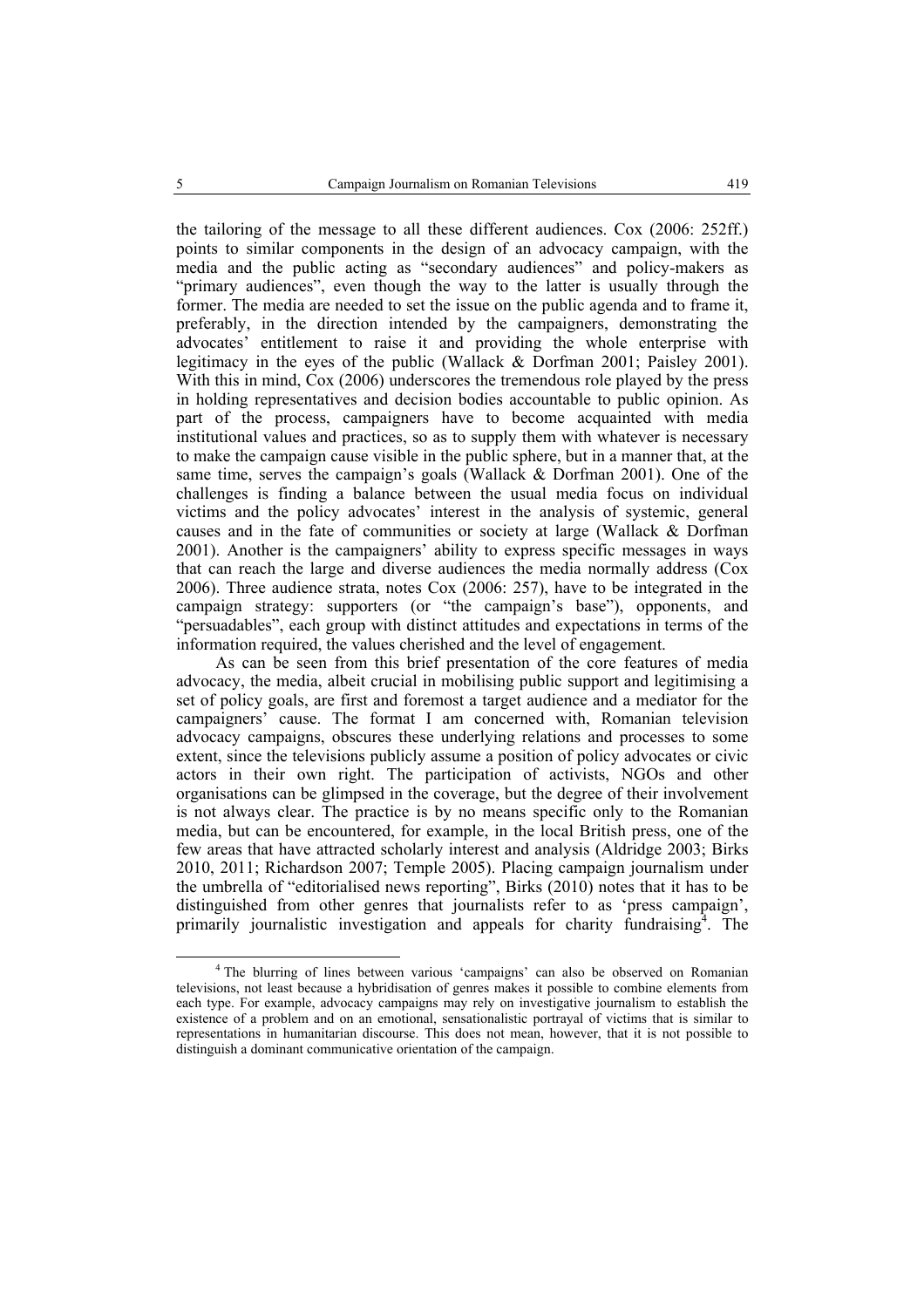distinctions lie in the policy aims of advocacy campaigns, the radical changes envisioned (as different from investigation which works more within the system than with a view to reforming it), and the type of journalistic engagement with the topic and the intended audiences (Birks 2010: p. 209). Attempts to cast light on the functioning of the media format configured around campaign journalism bring up several related points. What entitles the media to take on such a task and within what frame? How does it square with the mission and norms of the profession? In what ways do the transformations in political communication and the present-day context influence the practice of advocacy journalism and the emerging discursive articulations? The next sections examine these aspects more closely.

## **MEDIA ADVOCACY AT THE INTERSECTION OF JOURNALISTIC TRADITIONS AND ROLES**

Romanian TV channels define their mission through the lens of 'social responsibility', touting the concept as the guiding force behind their engagement in advocacy campaigns. Most textbooks on journalism link social responsibility to the Hutchins Commission on Freedom of the Press in the United States (1947), which formulated the guidelines for the profession in response to a perceived decline in standards in the American press. Apart from the importance attached to "truthful", "comprehensive" information, access and wide representation, the Hutchins Commission assigned to the press the function of forum for critical discussion of "the goals and values of society" (McQuail 2010: p. 170). These guidelines indicate two principal orientations: one built around the norms of objectivity, impartiality, fairness and balance as "responsible journalism", which continues the tradition of liberalism, while insisting upon more regulation of the media (Ward 2011, among others); one that attaches importance to the media interpretation of events and positive intervention in society. In this second meaning, the concept has become central to "care-communitarian" theories of journalism, where "'responsibly' refers to specific aims such as helping to develop caring human relations and communities and fairly representing minorities and other disadvantaged groups" (Ward 2011: p. 68; see also Nerone 2002). Thus, the concept has come to uphold "an affirmative role [for journalism] in advocating social justice for citizens who are powerless" (Bunton 1998: p. 253; see also Christians et al. 2009). It is precisely this meaning of socially responsible journalism that gains prominence in the claims made by Romanian televisions about their mission, so as to justify their engagement in advocacy (Lazăr 2008). If most codes of ethics employed for self-regulation in the Romanian media bring into relief the classical liberal approach (see, for example, the Code of the Romanian Press Club), televisions, and especially the private channels, stipulate in their codes or mission statements concern for and involvement in society: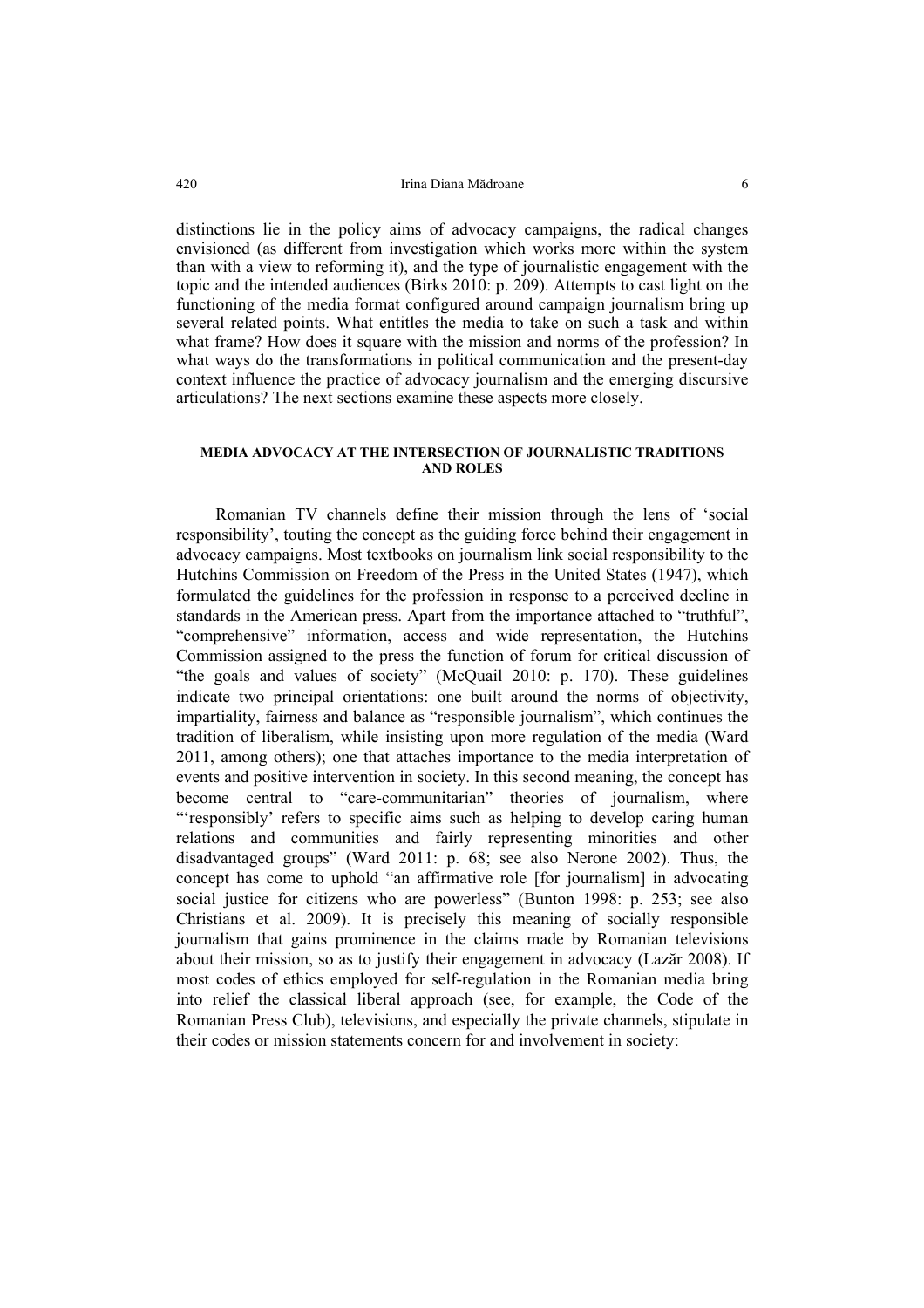*The public television is concerned with the Romanians' lives and with re-establishing a hierarchy of values. This is the reason why it constantly gets engaged – through media campaigns, image and humanitarian campaigns – in social life* ("What makes us different", TVR site; my translation).

*Correct information includes the obligation to cover the most significant aspects in the life of society, including those that are relevant for its positive development* (The ARCA Code of Ethics, September 2011 – code to which most Romanian commercial televisions adhere; my translation).

Within the frame of social responsibility, the moral obligations of the profession are conceived in terms of safeguarding democracy and exposing the abuses of the power-holders, in accordance with the liberal approach, *as well as* advancing social justice. The press resorts to investigative journalism to uncover abuse, but also to "rhetorical resources to move the public to act on these problems" (Christians et al. 2009: p. 57), which makes it amenable to "cater[ing] to populist political interests" (p. 56). The "interpretive and advocational" approach to the media (Ward 2011: p. 65–66) that fits in with this understanding of social responsibility does not entail, however, that principles having to do with the accurate presentation of facts go entirely by the board, only that greater store is set by opinion and the interpretation of facts, the pursuit of social causes, and the empowerment of the marginalised. Anticipated by a "revolutionary" form of journalism in the eighteenth century and subsequent developments, such as muckraking journalism in the United States, the tradition of activist media underwent in the 1990s a "more moderate reform" (Ward 2011: p. 65), evolving into "civic journalism" and an ideal of participatory democracy. In a similar vein, Christians et al. (2009) interpret advocacy as cutting across what they call the "facilitative role" and the "radical role" of journalism, from the viewpoint of normative theories of the media. Even though each role requires specific modes of communication, they can both be linked to "civic democracy":

*...elements of advocacy appear in relation to a facilitative role, since advocacy could not be fulfilled without a flow of articulated positions on controversial issues affecting community and society. Adequate information also implies the availability of diverse relevant standpoints and alternative choices and solutions for problems. Even more strongly, advocacy is central to the radical role of the media, since effective criticism is typically based not on evidence and expert analysis but rather on alternative visions of what is right and good* (Christians et al. 2009: p. 127).

In their capacity as facilitators of "public life", the media are expected to provide the conditions for the participation of an array of civil society representatives and for the expression of a diversity of worldviews, i.e. an arena where solutions can be found for issues on which there is substantial disagreement. Engagement in the democratic process presupposes, thus, a public space for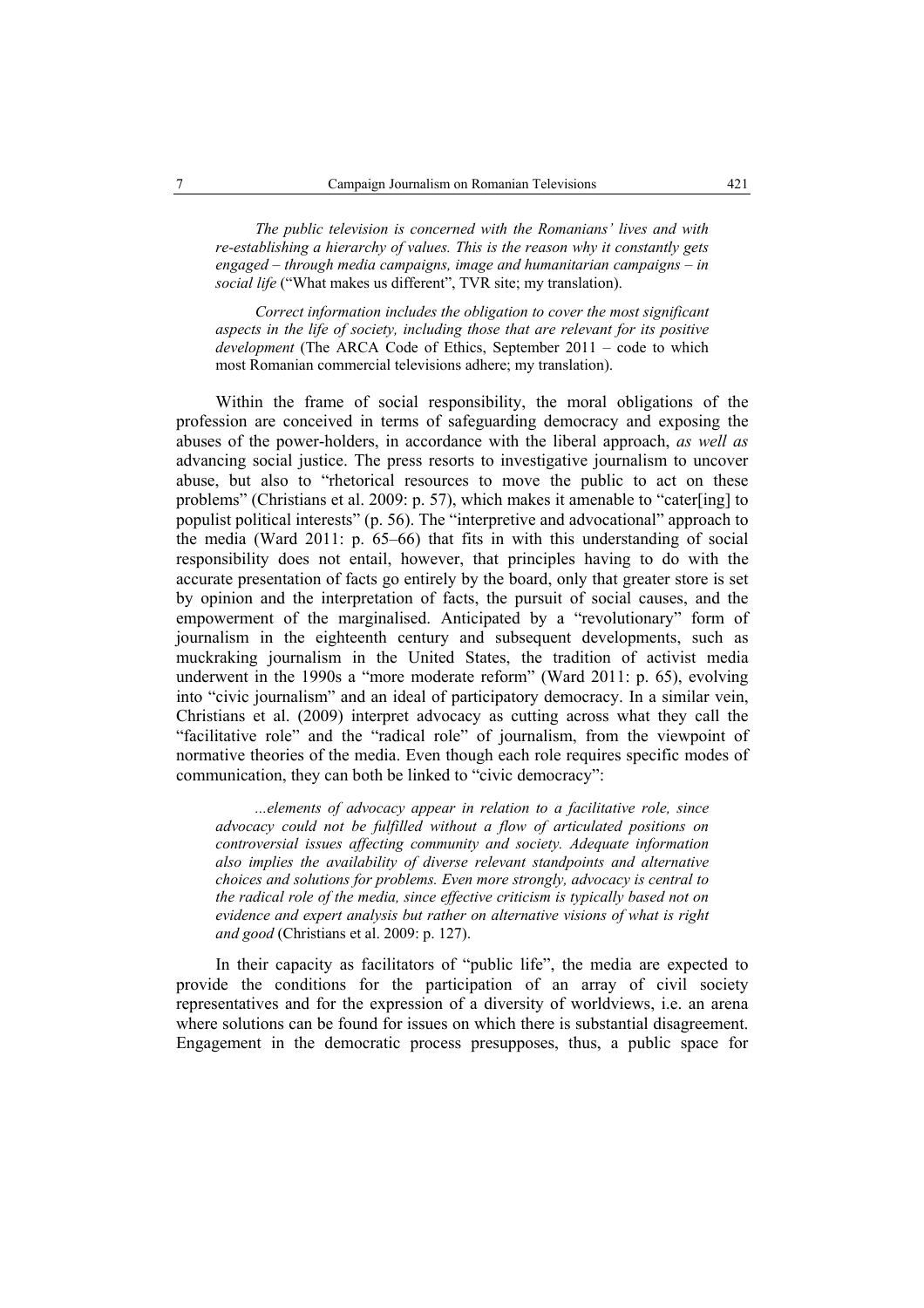"interactive dialogue... on both practical matters and social vision" (Christians et al. 2009: p. 159), with journalists acting as "active community participants" and upholders of "citizen-based values" (p. 161). This type of journalism is considered paramount to supplying "the cultural conditions of democratic life" (Christians et al. 2009: p. 163), on the basis of moral values rooted in visions of the good, negotiated and shaped during the dialogue facilitated by the media. In her analysis of local press campaigns run in Scotland, Birks takes the same position, situating the role of journalists in the democratic corporatist model of media and politics (Hallin & Mancini 2004); participatory democracy and democratic pluralism are central to this model. The press campaigns she examines raise issues such as the journalists' redefined mission, the access granted by newspapers to representatives of the civil society, the representation of marginalised groups, and the formation of active publics (Birks 2010: p. 211). Within this frame, Birks emphasises "[t]he distinction between press protest as a legitimate part of pluralist liberal society [...] and as manipulative populism" (Birks 2011: p. 131). It is a distinction that discloses the tension between the principles of participatory democracy in civic journalism and the wide popular base necessary for mobilisation in radical journalism (Christians et al. 2009). Both play a part in media advocacy.

The radical<sup>5</sup> role of the press seems to have taken a step back at present, being mostly related to the identity projects of various groups that struggle for full access to rights, rather than to major revolutionary movements. While alternative and community media are the principal sites for radical journalism, forms of radical expression have been integrated into the mainstream media (with their bite reduced), especially those concerned with "fundamental issues, including social justice and human rights" (Christians et al. 2009: p. 190). Although such instances are rather exceptional in the mainstream press, their contribution is assessed by Christians et al. as essential to "the overall climate of opinion", an aspect that also needs to be considered in the case of advocacy television campaigns in Romania. As the aims of radical journalism are persuasion and mobilisation for purposes of social justice, redistribution of power and, ultimately, profound societal transformation, the media involved in this mode of communication should be "*more participatory and dialogical* than the conventional media – even beyond the level reached by the facilitative role" (Christians et al. 2009: p. 181, my emphasis). The "adversary model" (Blumler & Gurevitch 1995) in political communication is, nonetheless, poorly regulated in general, no fast and hard rules being specified, except for a clearly oppositional relationship between journalists and politicians.

These traditions and models of journalism translate into particular discursive styles and forms. Speaking from a historical perspective, Marcel Broersma (2007) identifies two main journalistic styles: a "news style" and a "reflective style". The

<sup>&</sup>lt;sup>5</sup> A distinction needs to be made here between "repressive" and "democratic" radicalism, depending on the orientation and the claims of the groups (Christians et al. 2009). I refer only to democratic radicalism.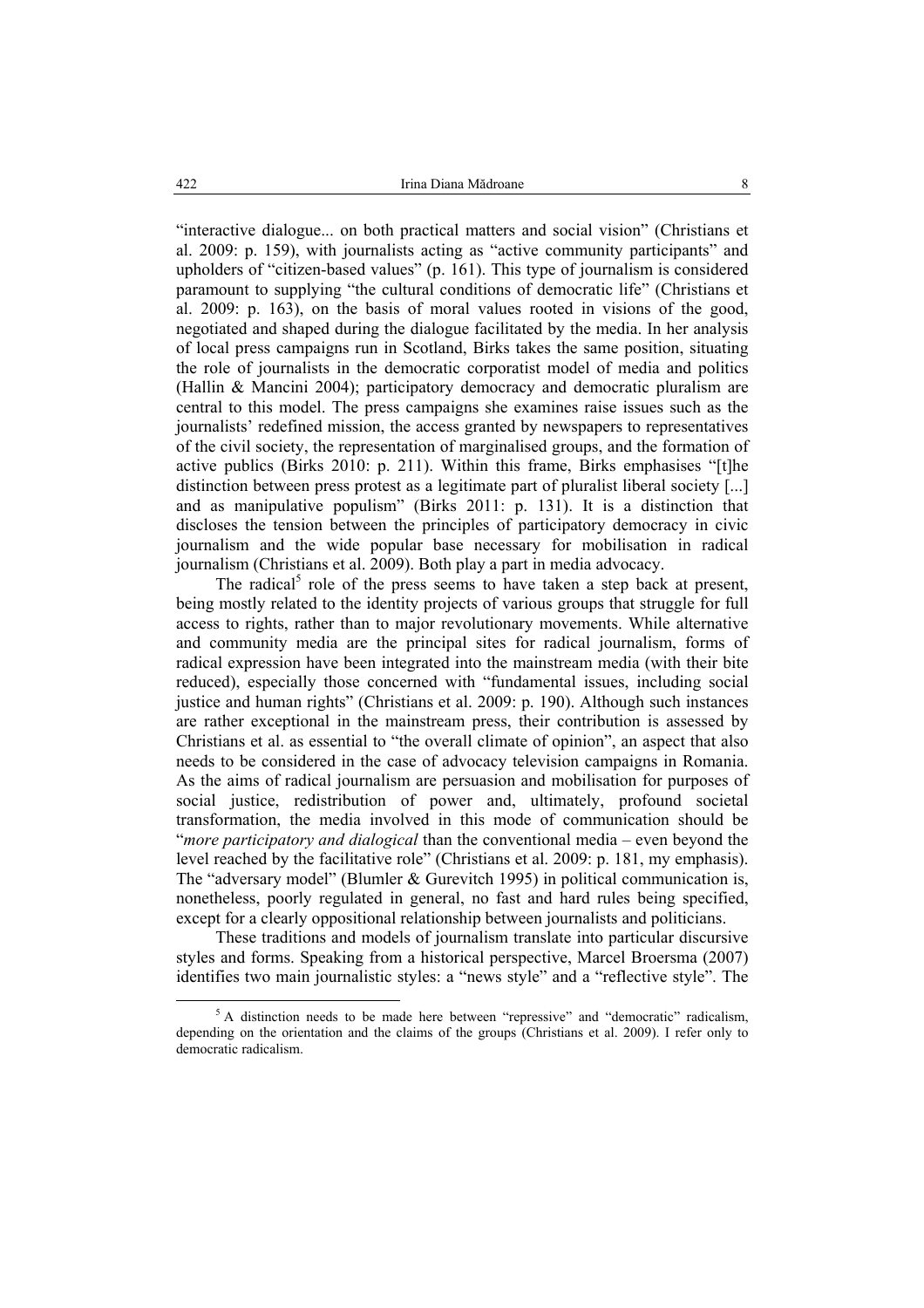"news style", further subdivided into an "information" model and a "story" model, is associated by Broersma with the Anglo-American tradition of journalism. The "information model" is premised upon the objective, fair and balanced presentation of information, coupled with detached, rational argumentation, and is characteristic of quality newspapers. The "story model" favours the sensationalised, emotive narrative for commercial purposes and has largely negative connotations, derived from a negative view of tabloidization. The "reflective style", on the other hand, "has its roots in partisan journalism, which wanted to *educate*, *instruct* and *persuade* its readers of certain political or sociocultural views" (Broersma 2007: xv, my emphases). Broersma locates it in the tradition of French journalism and underscores the role of journalistic interpretation as a mediator "between readers and reality". According to him, this journalistic style has a "performative power" that serves to construct social reality. In a different context of analysis, the performative capacity of media formats, subject at present to a logic of the spectacle and the commercial, is similarly noted by Beciu (2009, 2011) and Lazăr (2008), who discuss the new communication conventions and interactions between journalists and their publics. Such developments cast a different light on the functions of subjective interpretation and emotions in advocacy journalism, aspects which I briefly address below.

Commenting on British local press campaigns, Temple (2005) feels positively inclined towards the journalists' reliance on emotions and sensational overtones "to successfully attract and mobilise local sentiment" (p. 428), using for illustration the case of a campaign that failed because it was "too serious". The example confirms the importance of emotions for mobilising publics in campaign journalism. Arousing the indignation of those who have been wronged is the first step in raising a type of awareness ("perception") that is conducive to action (legal or political claim for reparation) and, in the case of groups, to solidarity. Kathryn Abrams (2011) explains how this mechanism works in legal claims for rights. The "moral shock" that results from the sudden realisation that one has been wronged is crucial in "ascribing responsibility" for the wrong-doing and "is often strongly mediated by emotion" (Abrams 2011: p. 557–558). In order for indignation to be aroused, notes Abrams, a common frame is needed, as well as shared moral values for assessing what "right" or "wrong" is. This is why some form of pre-existing popular consent on these matters is not problematic in itself. Social movement leaders understand the mechanism very well:

*Movements may also seek to evoke emotions in their target audiences by the use of metaphor (or other figurative language), ritual, or drama* (Abrams 2011: p. 565).

"The emotions of injustice and indignation" are necessary, alongside opinion and interpretation, in the formulation of an adversary position and the mobilisation of activists (see also Perpelea 2008). Luc Boltanski (2004[1999]) describes the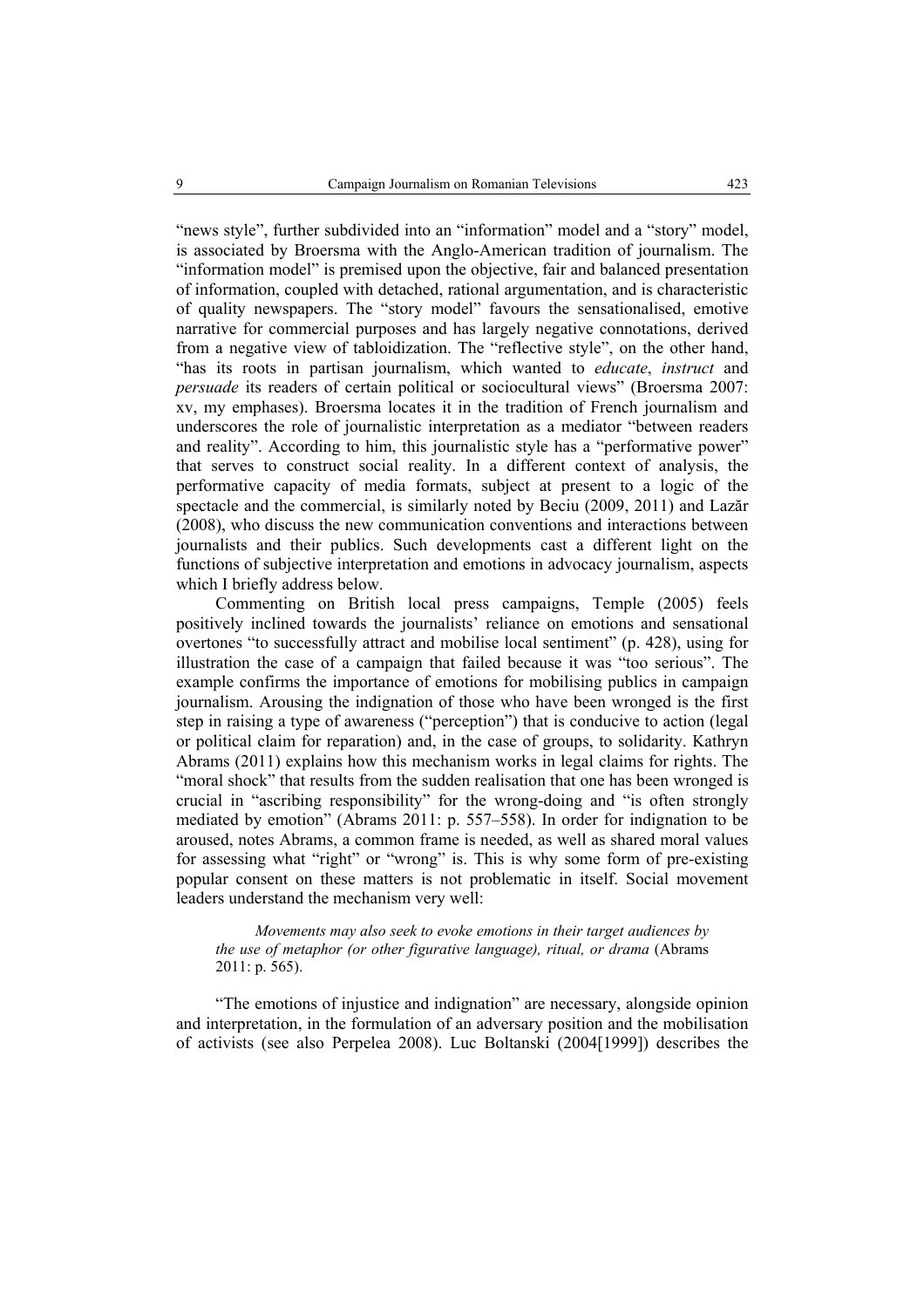same process in what he calls "denunciation" by means of "enlightened" moral indignation. The denunciation of a wrong-doer as "a necessary mediation of the orientation to action" (p. 63) requires emotion to begin with, since "indignation cannot be impersonal" (p. 64), but this emotion has to be followed by detachment that allows a debate to be started around the matter of concern. For a member of the public, this means an intense shift from a position of sympathy or even identification with the victim, to one of debate, where evidence for the accusations has to be provided and a weighing of arguments has to be carried out: "The discourse of denunciation thus appears as at the same time indignant and meticulous, emotional and factual" (Boltanski 2004: p. 66).

Even when not linked directly to mobilisation strategies, genres such as emotionally intense media narratives, due to their emphasis on the plight of marginalised or suffering individuals, may contribute to a public culture that is more open, for example, to cosmopolitan understandings of the good life, as Martha Nussbaum (2013) has argued. A similar function is attributed to "thick journalism" by Simon Cottle (2005), who comments on the contribution of emotional coverage, if properly done, to a "mediatised social space that constitutes, to some imperfect degree, a 'public sphere' of common intercourse and shared public understanding" (2005: p. 110). In this context, hybrid media genres, configured around a mix of opinions and feelings, "act as a public interlocutor" and "help to produce rhetoric and explanation that are essential for 'deliberative democracy'" (Cottle 2005: p. 112, drawing upon Dryzek and Benhabib).

One of the questions that take contour from a normative perspective is the extent to which the advocacy campaigns on Romanian televisions manage to include, in formulating an adversarial position towards the authorities, both stages that scholars point to: denunciation and detached debate on or problematisation of a public issue. Another question is whether the campaigns could be viewed, in broader terms, as part of a "deliberative system" (Krause 2008), inasmuch as the debate is picked up in other public arenas or invites critical reflection. Thus, placing television shows, advertising and movies in the same category as activist testimonials, Krause notes:

*The symbolic expressions and testimonials of activists do more than merely lead to deliberation, then. They are themselves deliberative if they press (however implicitly) justice claims, or claims about the common good, and thereby contribute to individual and public reflection on matters of law and policy* (Krause 2008: p. 1210).

Admittedly, many advocacy campaigns organised by the media may be "little more than flag-waving exercises", lacking the necessary force to "engage with the formal system of politics" (Temple 2007: p. 423). Nevertheless, we may think of them, beyond the fulfilment or non-fulfilment of their specific objectives, as components of the "deliberative system" mentioned by Krause or as vehicles of a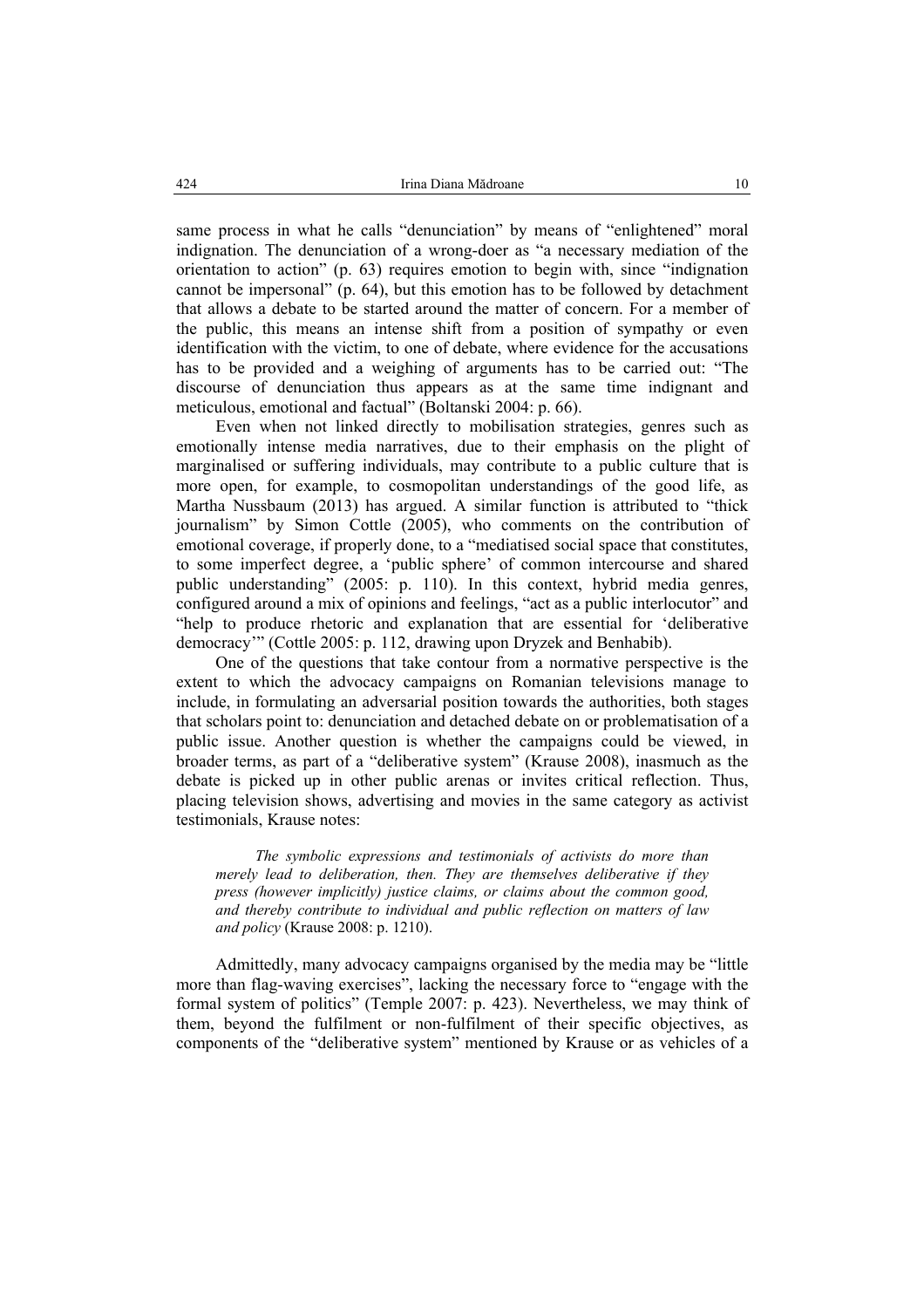"critical rhetoric" (Cox 2006: 247ff.) that proposes alternative social imaginaries, starting from the denunciation of existing states of affairs.

Such views, traditions and journalistic roles *co-exist* at present in media communication, resulting in the emergence of mixed models of journalism and discursive hybridity. The normative approaches to journalism outlined here legitimise a different interpretive frame for media advocacy, a frame that moves away from the dominant Anglo-American, liberal paradigm, and makes room for subjectivity, interpretation and emotion in the process of mediation (see also Lazăr 2008). Once we factor into the equation the transformations of media practices in late modernity, however, the lines become blurred again. Among them, the unprecedented market orientation of journalism is, perhaps, the most significant, as the drive towards commercialisation, supported by technological advancement, has come to dominate mediation, including of the public issues that are the focus of advocacy campaigns in Romania (Beciu 2009, 2011; Lazăr 2008). Equally importantly, the competition among media organisations is, beyond the expected economic benefits of ratings and audiences, a competition for political power, not only with other media organisations, but with elected officials (Aldridge 2003; Birks 2010, 2011; Richardson 2007; for the Romanian media see Beciu 2009, 2011). Neither influence on journalistic practices – of the market or of politics – is novel (quite to the contrary, one might say), but the commercialisation of the media at present has reached new levels of intensity.

## **MEDIA ADVOCACY CAMPAIGNS IN A COMMERCIAL REGIME**

The conclusions drawn by the British scholars who have looked at local press campaigns in the UK tilt towards a "pessimistic" interpretation of such transformations. Birks (2010, 2011) demonstrates that Scottish press campaigns come short of achieving their objectives within the normative frame of civic democracy. Local Scottish newspapers claim to represent the categories for whom the campaigns seek redress, but, in fact, regard them as market segments rather than constituencies, which is at odds with the newspapers' self-declared role of "civic organization or single issue pressure group" (Birks 2010: p. 216). It is a position that encourages the "reification of the audience" and "political passivity", trust being used, according to Birks, "as a brand characteristic", not as something earned by journalists (2010: p. 216). In other words, newspapers do not represent, but "speak for" their readers, and encourage only a minimum of participation (this may vary depending on the campaign and the newspaper). This triggers, says Birks, an "instrumentalisation" of readers, whose trust or agreement on the course of action is simply invoked, not obtained. In the same line, journalists rely on access to politicians for their choice of campaign topics (they choose topics they know from politicians that are likely to be passed into legislation), in spite of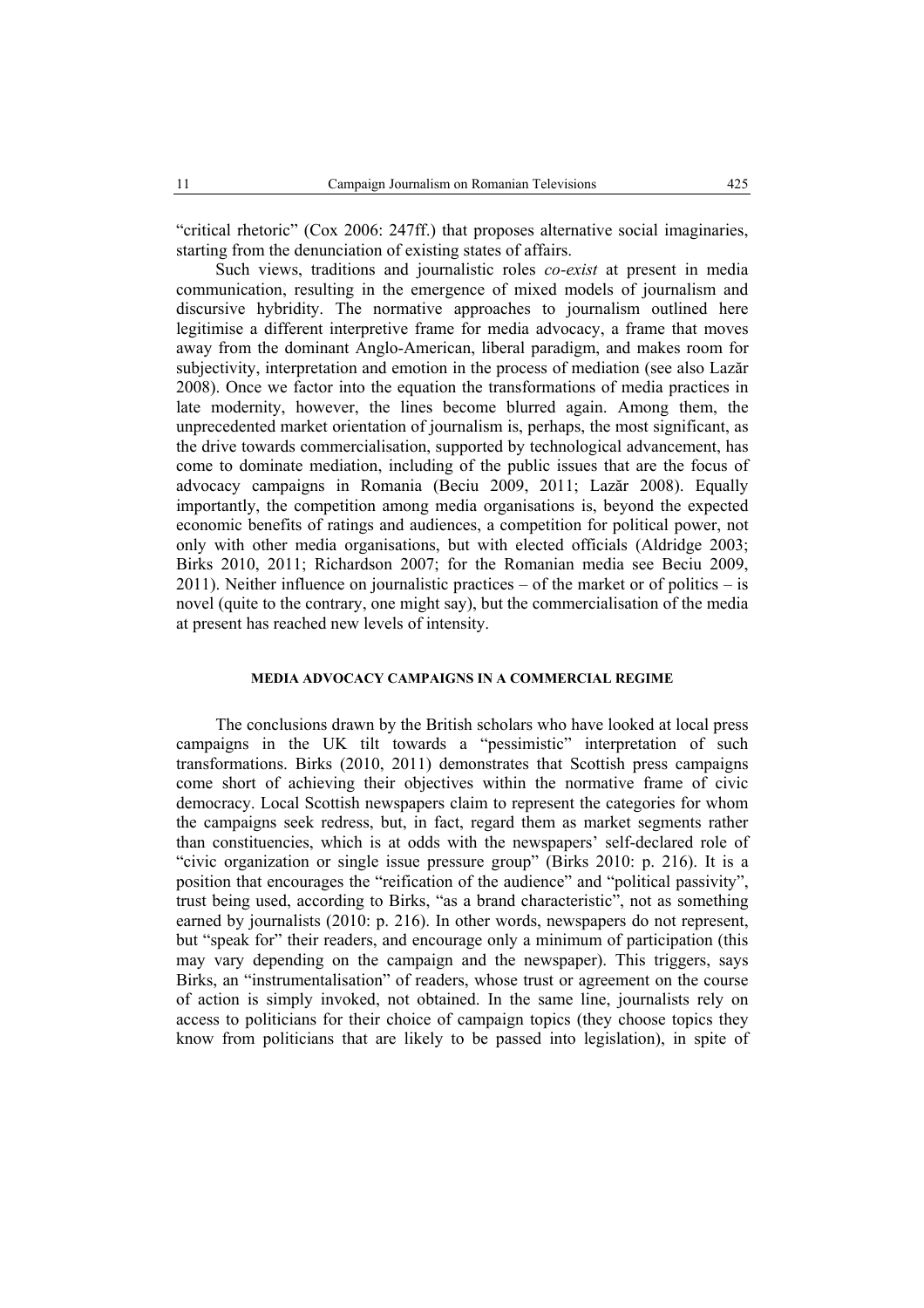claims of acting from outside the mainstream political system. The involvement of civil society organisations is limited to certain groups who do not engage in extensive opposition to the political system, such as "experts" or "charities" (Birks 2010). In contrast with the requirements of successful policy advocacy, Scottish newspapers fail to expose and analyse the systemic causes and conditions of the problems in question and prefer to focus on individual victims (see also Richardson 2007).

The tendency towards the reification and the instrumentalisation of readers, as well as towards exacerbated individualisation and sentiment – what Birks calls "the emotional 'authenticity' of ordinary people"  $(2011: p. 132)$  – is likely to foster populism. The lack of deliberation and public consultation, combined with a "redemptive rhetoric" levelled at the politicians in office and with "manufactured dissent" reinforces, to Birks (2011), the strategic treatment of audiences who are not enabled to become active citizens and publics. The literature on moral panics (Cohen 2002; Critcher 2003) similarly refers to strategies of sparking moral outrage by 'othering' particular categories that become easy targets of vilification. The issue of power is prominent here, given that newspapers employ forms of constructed consensus to reposition themselves as the true representatives of the publics' interests against elected politicians. If not supported by the introduction of multiple viewpoints and situations, the use of emotions and sensationalism to legitimise the journalists' advocacy goals may take newspapers away from what is understood to be the mission of civic, participatory journalism. In this sense, the democratic potential that can be attributed to press campaigns is wasted on newspaper branding projects and attempts to assert their power in the political game:

*If political advocacy is to have a positive democratic role, then there needs to be a professional framework that can accommodate it. Key to a professional practice of campaign journalism would be a coherent and consistent notion of objectivity and truth, an understanding of 'publics' as politically active, a commitment to discussing what should be done (not just finding fault), and to empowering publics (not speaking for them)* (Birks 2010: p. 221).

Even more negative conclusions are reached by Aldridge (2003) and Richardson (2007), who draws upon Aldridge's work in this area. Aldridge (2003) is highly critical of the British local newspapers' claims to take part "in changemaking, *as a strategy to attract readers*" (2003: p. 499, my emphasis) because of the inevitable outcome: community identity is constructed "as a market imperative" (p. 492) and "the personal" is glorified to the detriment of the political (p. 501). What results is a homogenous, sentimentalised view of social groups that lends itself well to "an appeal to universals". According to Aldridge, this approach puts readers in a position to identify with the categories targeted by the campaign on the grounds of sentiment, without rational debate and proper contextualisation (a view tributary to the strict separation between rational debate and emotions in the liberal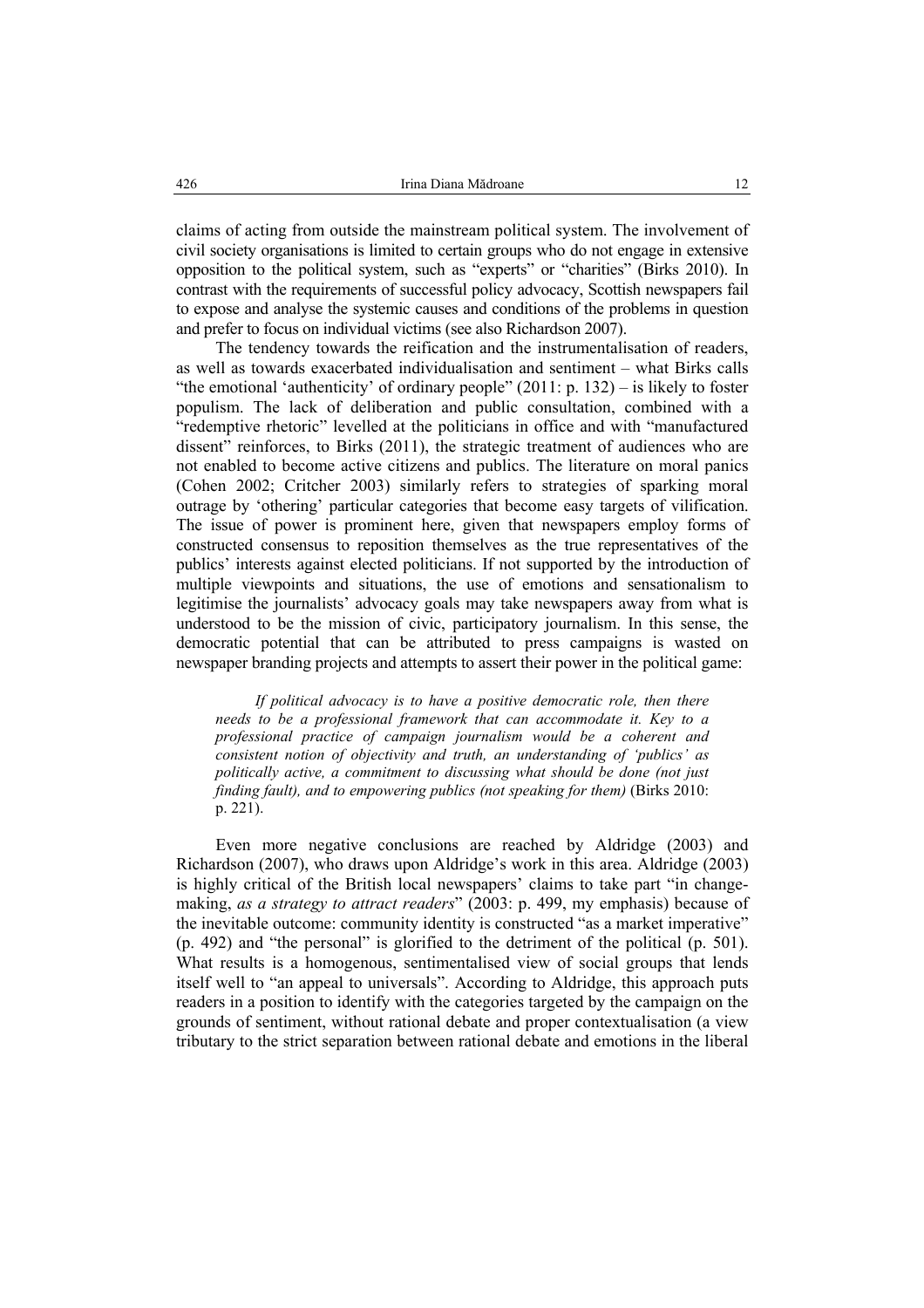Anglo-American approach). At the same time, it invests newspapers with the power and authority that can be reclaimed on the basis of the "loyalty" of large numbers of readers. The newspapers may and occasionally do take a different path in carrying out advocacy, but the commercial orientation steers the course of campaigning and the ways in which public issues are construed:

*When the systemic aetiology and the complexity of social problems and divisions are obscured, space is opened up for the banal definition of issues and grotesquely over-simplified solutions* (Aldridge 2003: p. 506).

Richardson (2007) emphasises the power statements that a media organisation can make through press campaigns, the elements (aspects of the problem, participants etc.) that are left out of a campaign for the sake of reproducing certain configurations of social relations, the profits made, and the opportunities to reaffirm the newspaper's participation in public life or to boast loyal readerships. The sensationalisation of topics, the suffusion in sentimentality and the preference for "symptoms, not cause" are viewed as serious drawbacks of present-day campaigning.

What all these studies reveal, even though some of them retain distinctions and norms characteristic of the classical liberal approach to journalism, is the negative impact of marketisation on media practices to the point of dramatically altering the functions of representation, legitimation and debate that advocacy should fulfil in view of policy-making. How can we distinguish between the legitimate use of emotions to mobilise publics and "manufactured dissent" (Birks 2011) or misguided "hyperadversarialism" (McNair 2000), under conditions of market pressure and power struggles in the journalistic field? An answer lies in whether or not denunciation is followed by a stage of detachment and generalisation from a case (Boltanski 2004[1999]; see also Beciu 2009, 2011). If this transition does not take place, will it still be possible to identify a positive contribution of media advocacy to formulating a public issue, achieved primarily in a mode of alert and interpellation (Beciu 2009, 2011; Lazăr 2008)? Since commercialisation is here to stay, the task of changing society assumed by campaign journalism becomes particularly challenging, even after investing interpretation and emotion with a different mission than the one they are typically assigned in the traditional Anglo-American model of journalism.

# **FINAL THOUGHTS**

Starting from the visibility in the Romanian public sphere of media advocacy campaigns and the positive intervention in society that they claim, the present article has looked into existing models of journalism for the purpose of carving out a normative position on this emergent media format. By situating campaign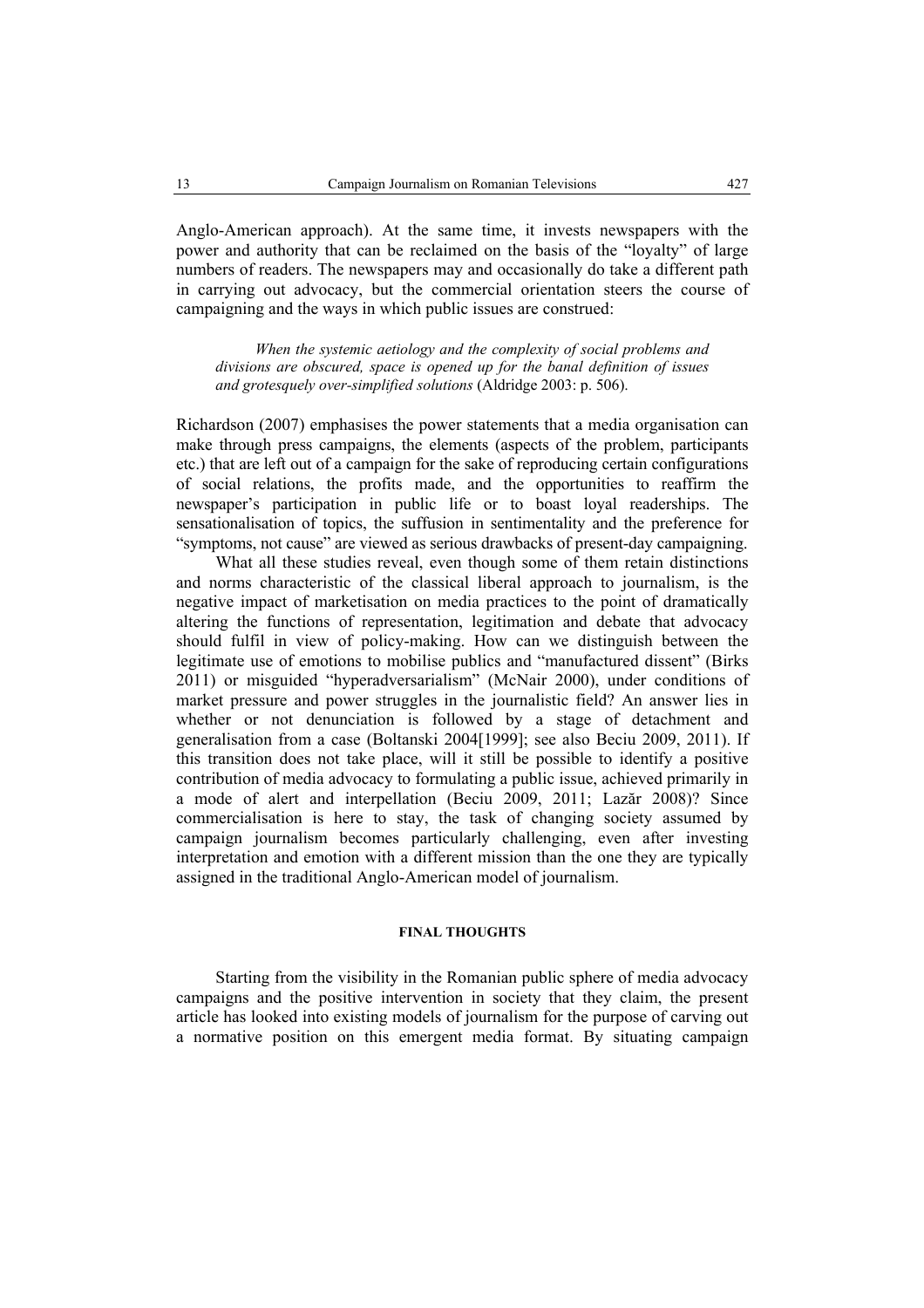journalism at the intersection of the facilitative and the radical role of the press, several characteristics of media advocacy have been pinned down: the centrality of citizen representation and participation in debate (as well as of civil society overall); the popular base of radical-adversarial journalism and its role in the denunciation of wrong-doing; the crucial function of interpretation and subjectivity in the mediation of social reality, integrated into a performative dimension of journalism; the reassessment of emotions in public life, not only for mobilisation or for grounding goals and claims in particular sets of values, but also for the public culture in general; the different degrees of advocacy that may be encountered, reform being more likely than fully-fledged revolution, especially in the mainstream media; the presence of advocacy in different modes of public communication and normative views thereof, easy to correlate with the hybridisation of journalistic genres and styles, also manifest in the case of Romanian television campaigns.

Interpretive journalism from positions of partisan advocacy is more at home in continental Europe than in Anglo-American journalism with its liberal model (Christians et al. 2009, among others). Countries where a Mediterranean external pluralist model of media and politics is in place, but even countries such as France, have been traditionally more open to opinion journalism and partisanship. The Romanian media system in postcommunism is difficult to locate within the frame developed by Hallin and Mancini, even in their 2012 extended version. Most easily associated with the external pluralist system and partisan journalism, it presents characteristics of the other main systems, as well, especially in the lip service paid to the liberal model ("a mimetic orientation", Jakubowicz 2012), without much foundation in practice. The neoliberal policies that favour commercialisation and the political control of the media (a "captive" public broadcaster, among other things), both forms of "instrumentalisation" of the media, are rampant in Romania, and find support and legitimation in the public culture (Coman & Gross 2012; Jakubowicz 2012; Mihelj & Downey 2012). Thus, media advocacy in view of policy-making is thoroughly integrated with a market-oriented, competitive journalism, where the strategies of mobilisation and raising public issues find themselves intertwined with the branding attempts of media organisations or personalities, profit-making imperatives, and a drive towards the spectacle (Beciu 2009, 2011; Lazăr 2008).

Under these circumstances, it is indeed likely that an analysis of Romanian television campaigns will reveal the negative transformations that the British scholars complain about in the case of British local press campaigns. On the other hand, a broader and, at the same time, more nuanced view of television advocacy campaigns may identify in them elements that have a positive contribution to the Romanian public culture and, in avowedly rare cases, even counteract some of these trends, inasmuch as they are directly shaped by them. One of the advantages of analysing campaign journalism within the frame of interpretive journalism lies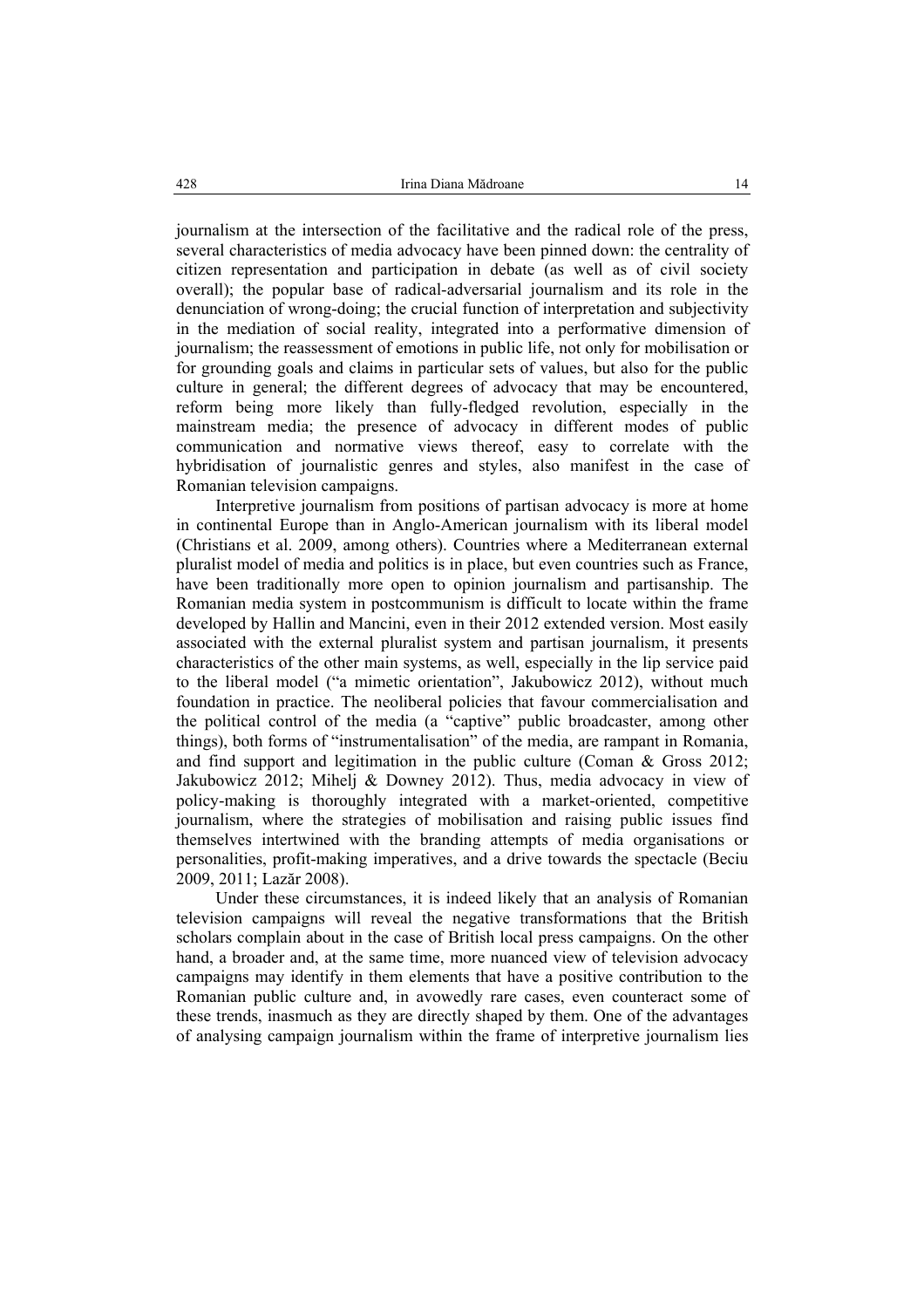in the fact that it does not discard, from the outset, the possibility that advocacy in the media can be carried out in conformity with acceptable journalistic standards and can achieve at least some of its proposed goals, if not wholesale societal transformation: engaged, 'connected' publics, a space for positive moral sentiments in the public sphere and alternative social imaginaries.

#### **REFERENCES**

- 1. ABRAMS, KATHRYN (2011). Emotions in the Mobilization of Rights. *Harvard Civil Rights-Civil Liberties Law Review*, 46: p. 551–589.
- 2. ALDRIDGE, MERYL (2003). The Ties That Divide: Regional Press Campaigns, Community and Populism. *Media, Culture & Society*, 25(4): p. 491–509.
- 3. ARCA [Asociaţia Română de Comunicaţii Audiovizuale]. (2011, September). *Cod Deontologic ARCA*. Retrieved 25 January 2015, from http://static.a1.ro/Cod-Deontologic.pdf
- 4. BECIU, CAMELIA (2009). *Comunicare şi discurs mediatic: O lectură sociologică*. Bucureşti: Comunicare.ro.
- 5. BECIU, CAMELIA (2011). *Sociologia comunicării şi a spaţiului public*. Iaşi: Editura Polirom.
- 6. BIRKS, JEN (2010). The Democratic Role of Campaign Journalism: Partisan Representation and Public Participation. *Journalism Practice*, 4(2): p. 208–223.
- 7. BIRKS, JEN (2011). The Politics of Protest in Newspaper Campaigns: Dissent, Populism and the Rhetoric of Authenticity. *British Politics*, 6(2): p. 128–154.
- 8. BLUMLER, JAY G.; GUREVITCH, MICHAEL (1995). *The Crisis of Public Communication*. London and New York: Routledge.
- 9. BOLTANKSI, LUC (2004[1999]). *Distant Suffering: Morality, Media and Politics*. Trans. by G. Burchell. Cambridge: Cambridge University Press.
- 10. BROERSMA, MARCEL (2007). Form, Style and Journalistic Strategies. An Introduction. In Marcel Broersma (ed.). *Form and Style in Journalism: European Newspapers and the Representation of News, 1880–2005*, Leuven: Peeters, p. IX–XXIX.
- 11. BUNTON, KRISTIE (1998). Social Responsibility in Covering Community: A Narrative Case Analysis. Journal of Mass Media Ethics: Exploring Questions of Media Morality, 13(4): p. 232–246.
- 12. CHOULIARAKI, LILIE; FAIRCLOUGH, NORMAN (1999). *Discourse in Late Modernity: Rethinking Critical Discourse Analysis*. Edinburgh: Edinburgh University Press.
- 13. CHRISTIANS, CLIFFORD G.; GLASSER, THEODORE L.; MCQUAIL, DENIS; NORDENSTRENG, KAARLE; WHITE, ROBERT A. (2009). *Normative Theories of the Media: Journalism in Democratic Societies*.Urbana and Chicago: University of Illinois Press.
- 14. COTTLE, SIMON (2005). In defence of 'thick journalism'; or how television journalism can be good for us. In S. Allan (ed.). *Journalism: Critical Issues* (ed.). Berkshire: Open University Press, p. 109–124.
- 15. CRITCHER, CHAS (2003). *Moral Panics and the Media*. Buckingham, Philadelphia: Open University Press.
- 16. COHEN, STANLEY (2002). *Folk Devils and Media Panics: The Creation of Mods and Rockers* (3rd ed.). London and New York: Routledge.
- 17. COMAN, IOANA; GROSS, PETER (2012). Uncommonly Common or Truly Exceptional? An Alternative to the Political System-Based Explanation of the Romanian Mass Media. *The International Journal of Press/Politics*, 17(4): p. 457–479.
- 18. COX, ROBERT (2006). *Environmental Communication and the Public Sphere*. London: Sage.
- 19. DOWNEY, JOHN; MIHELJ, SABINA (eds.). (2012). *Central and Eastern European Media in Comparative Perspective: Politics, Economy and Culture*. Surrey: Ashgate.